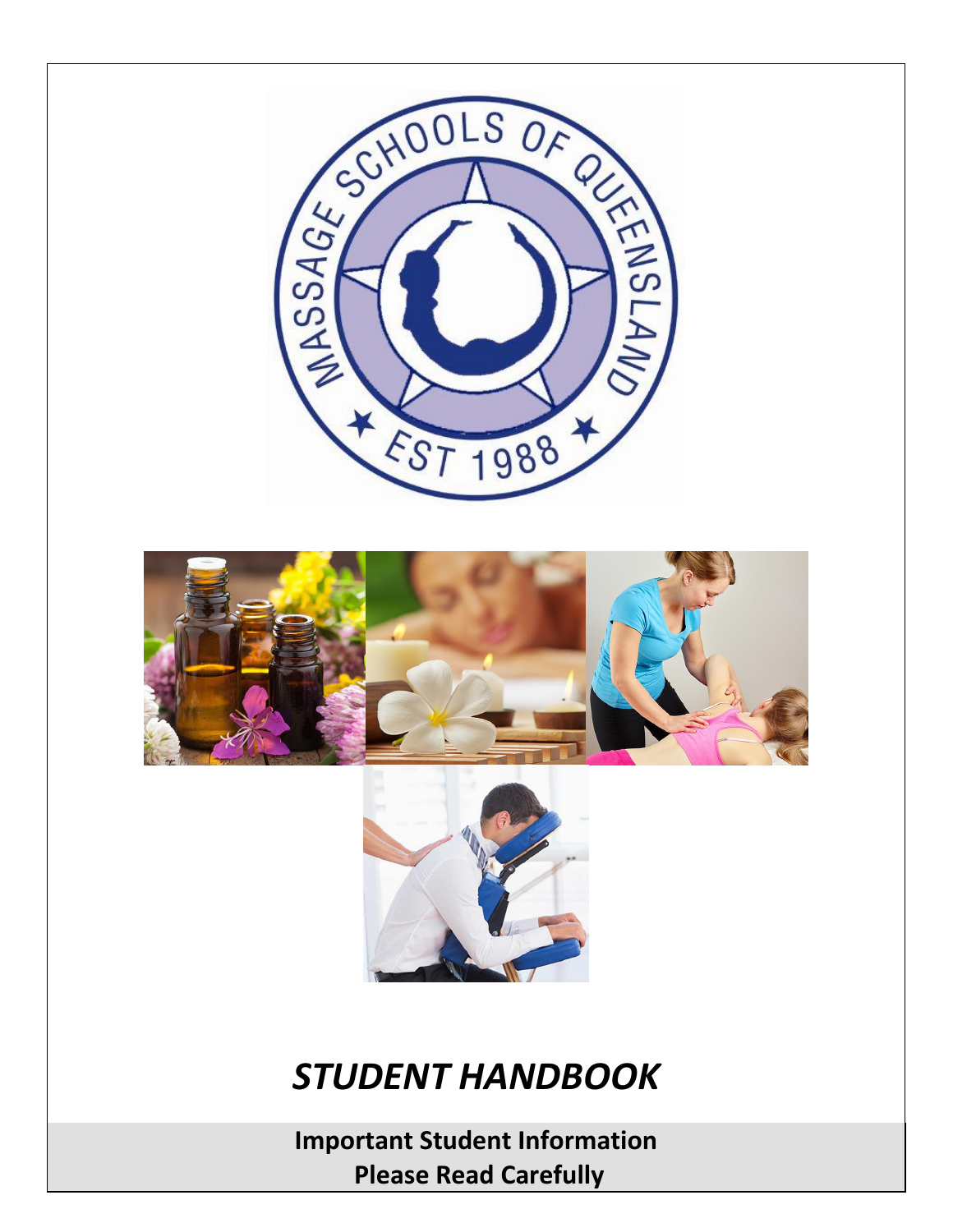## *Welcome*

#### *To*

### *Massage Schools of Queensland*

*We trust you will find your time with us very rewarding and productive, and that you will enjoy the challenge of your studies.*

As part of your induction program with us, you will be provided some important information and you can refer to this handbook which is designed to assist you in your time here with us at Massage Schools of Queensland.

Massage Schools of Queensland maintains up to date and adequate insurance cover for the premises and facilities, as well as appropriate Workers Compensation and Public Liability Insurance. We comply with all relevant local, state and federal government regulations covering this type of organisation.

We are expected to maintain the highest ethical standards in marketing, advertising, administration and delivery of courses. We take great pride in our reputation and assure our students of our commitment to these standards.

Please feel free to speak to our dedicated staff members at any time to clarify any issues or queries you might have about the school or your studies.

Yours sincerely,

Rhona McKay Head of School Massage Schools of Queensland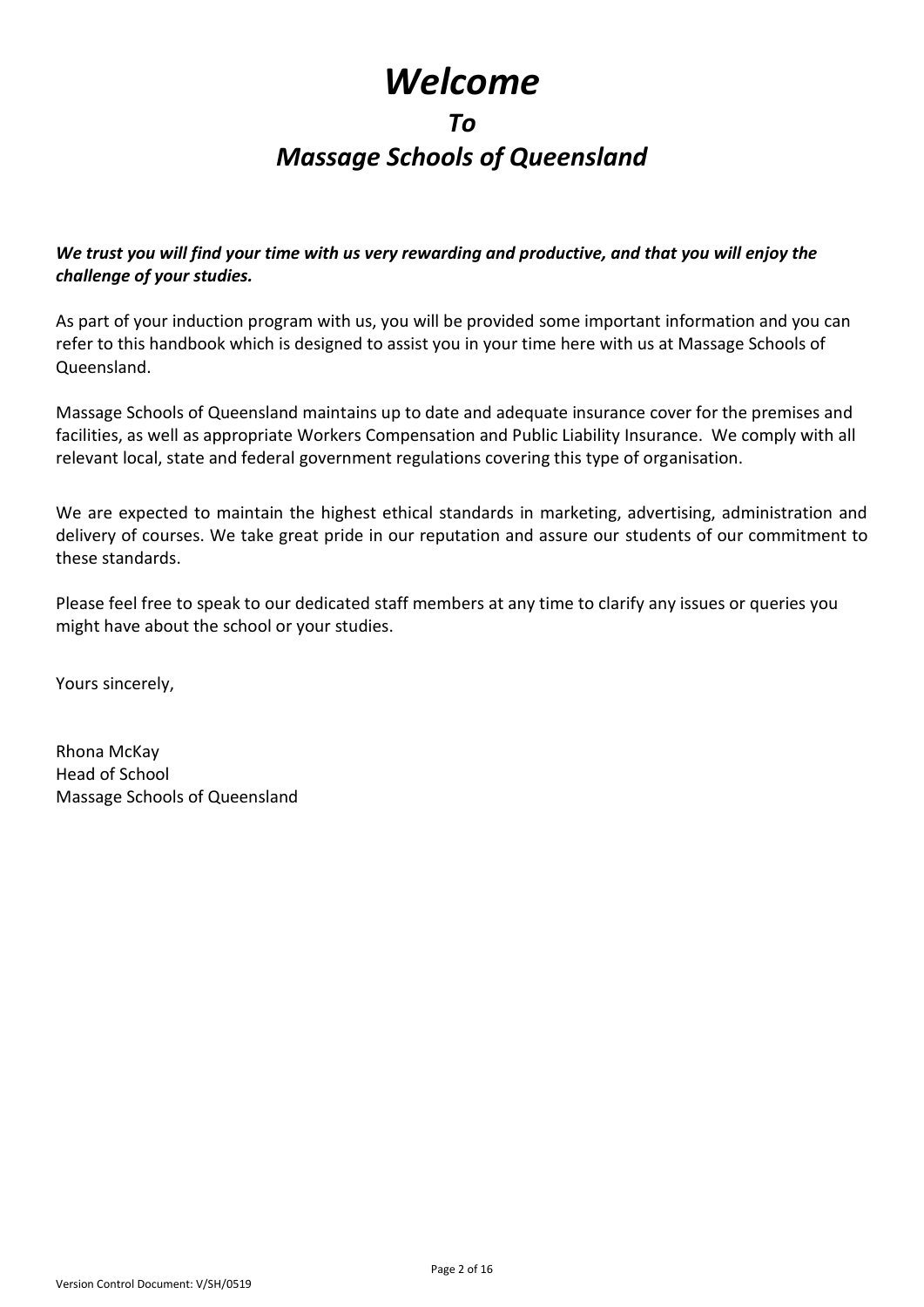# **Contents**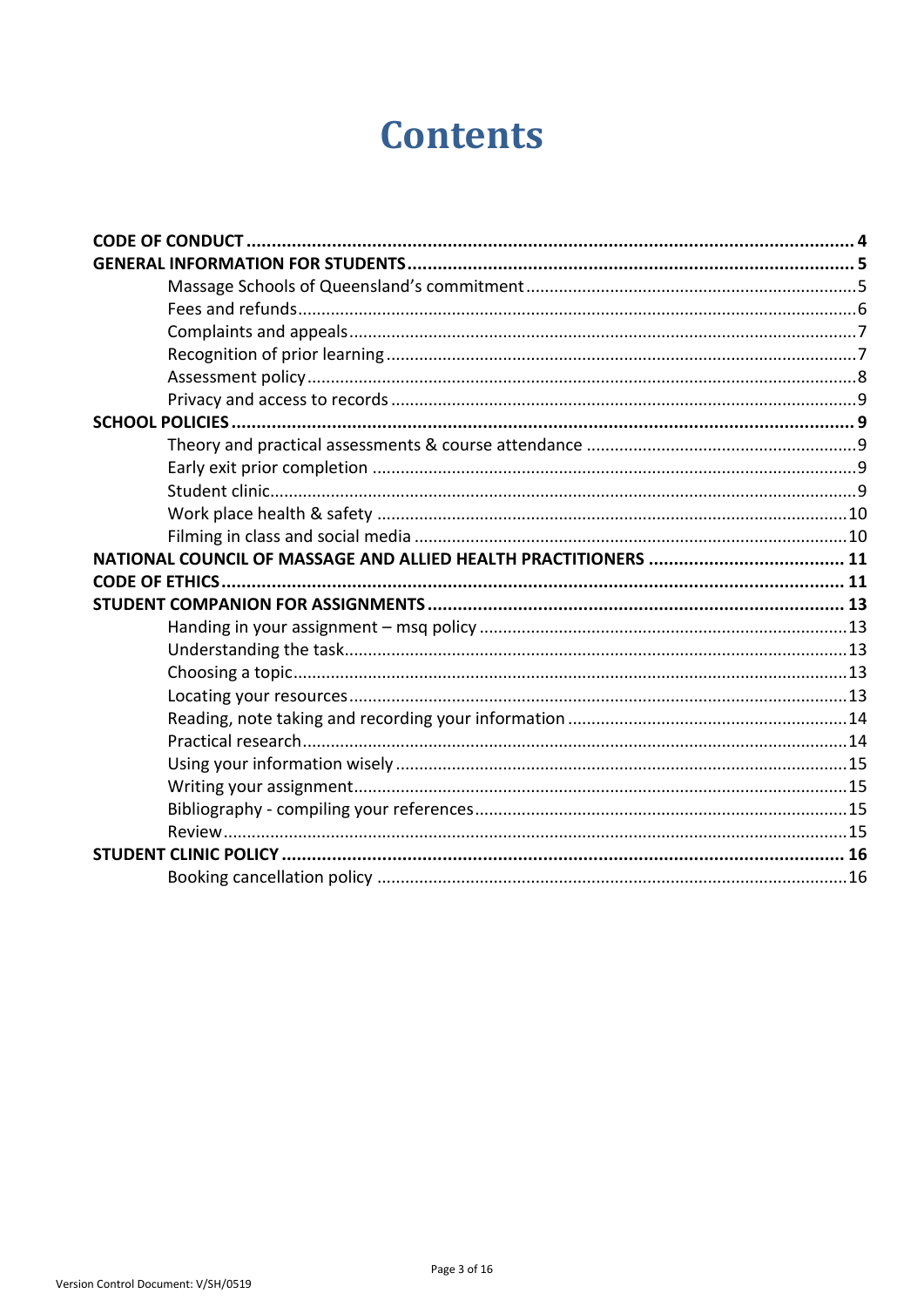### CODE OF CONDUCT

<span id="page-3-0"></span>Massage Schools of Queensland seeks to create an environment where all persons are treated equitably and with respect, where person's rights are respected and where staff and students efforts are encouraged and their achievements given due recognition.

Staff and students should treat each other with respect. This involves:

- □ Courtesy and responsibility
- Avoiding unfair discrimination on grounds such as race, gender, national origin, sexual orientation, disability or religion
- **P** Avoiding behaviour which might reasonably be perceived as harassing, bullying or intimidating
- $P^{\Box}$  Respecting the rights and property of others

Everyone has a duty to take reasonable care to avoid causing harm (including physical harm) to anyone thus, staff and students should actively promote safe working practices and environments for everyone using school facilities.

All training material and handouts are the copyright of Massage Schools of Queensland and cannot be copied for distribution to other parties.

The Management and staff do not ever expect to discipline students who are undertaking a course. Misconduct is defined as relating to a student who, without reasonable cause, deliberately behaves in any of the following ways:

- Cheating or plagiarism,
- Breaches any MSQ rule or instruction or fails to comply with the lawful direction.
- Acts or omits to act in a manner that may endanger the safety or health of another person.
- Unlawfully attempts to, or assaults, or causes a person to hold a reasonable fear for his or her safety or wellbeing;
- Significantly impairs the ability of a person to participate in any legitimate MSQ activity.
- Acts in a manner that disrupts the peace and good order of MSQ or brings it into disrepute.
- Divulges confidential information relating to a MSQ matter.
- Causes damage to, or loss of property of MSQ
- Makes a false representation regarding him or her as a MSQ student
- Abuses, harasses, bullies, intimidates or threatens MSQ students (including sexual harassment)
- Breaches MSQ policy, including intellectual property, discrimination, computer or library facilities, health and safety, ethics and professional standards; and/or
- Breaches any Act of the Commonwealth or State to which MSQ is subject, while at MSQ or its premises (including any criminal actions and racial discrimination).

Students who continually commit minor acts of misconduct or commit an act of serious misconduct must show cause as to why they should not be dismissed from their course of studies. The decision of the Head of School is final and no further correspondence will be entered into.

- Matters of student misconduct will be treated in a conciliatory manner. Individual circumstances, including extenuating factors, which may affect and individual's behaviour, will be taken into account.
- Staff will make every reasonable attempt to assist students in difficulties. Students should be encouraged to change their behaviour rather than be threatened with disciplinary action.
- Confidentiality is important in order to protect the rights of those involved and to minimize the likelihood of legal action for defamation.
- Where misconduct is assessed as a criminal offence, the appropriate authorities (i.e. Police) may be contacted. The appropriate authority will institute its own procedures regarding action to be taken.
- The organization is aware of issues such as civil liberties and personal freedom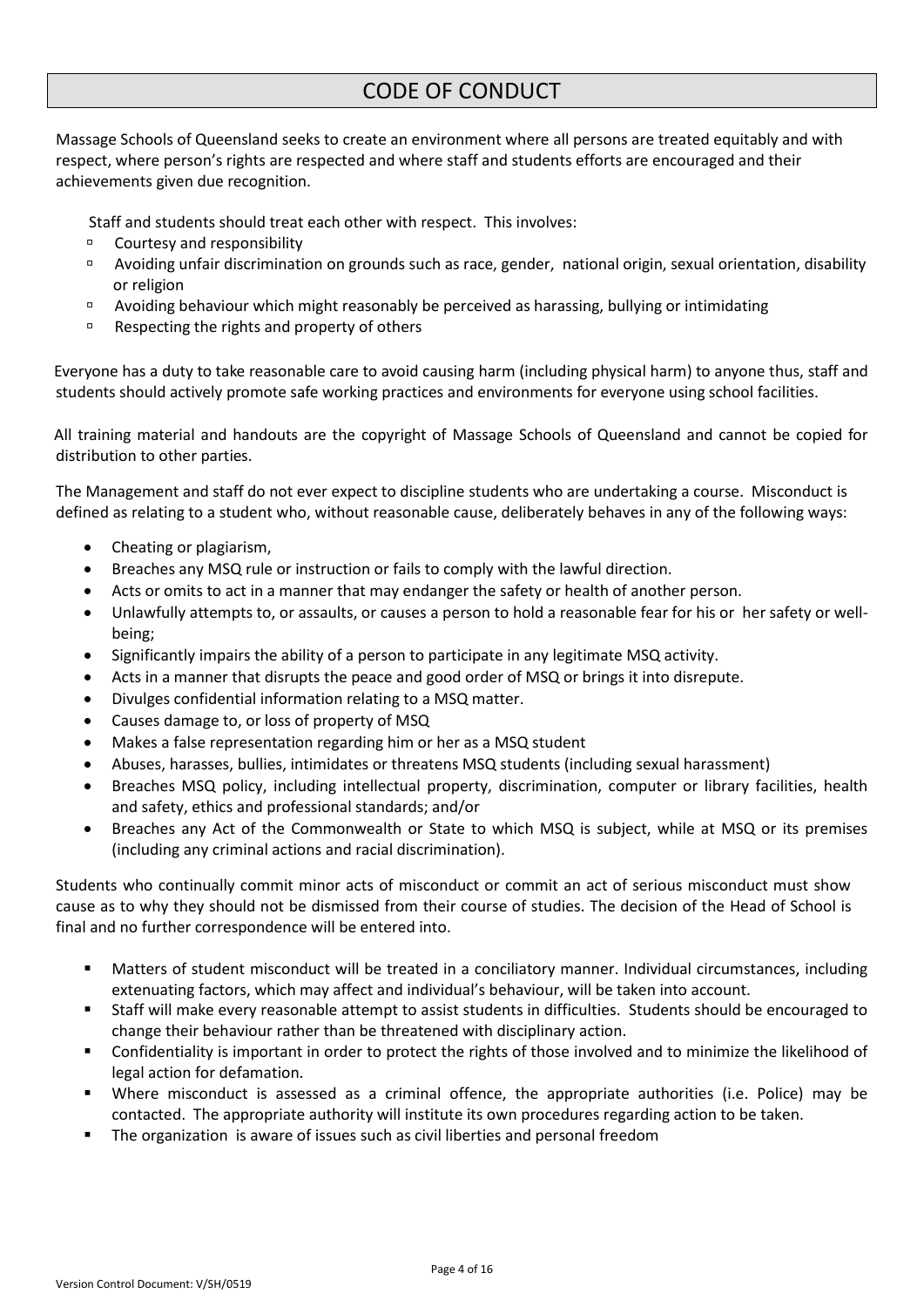### GENERAL INFORMATION FOR STUDENTS

#### <span id="page-4-0"></span>**HOUSE RULES**

- 1. Bikes are not allowed inside the school premises, Bike racks are provided at the front of the building
- 2. Mobile phones must be switched off during class times.
- 3. Eating and drinking during class times is prohibited
- 4. Photocopies are available from reception for a nominal fee
- 5. Books that are borrowed from the school library must be recorded at the reception and duly returned within the agreed time
- 6. Massage Schools of Queensland is a smoke free zone.
- 7. General hygiene is expected from everyone and underwear is compulsory in class.
- 8. Smart casual dress code is requested
- 9. Under no circumstances are students allowed behind the reception desk or in the staff room.
- 10. Please use the waste bins provided.

#### <span id="page-4-1"></span>**Massage Schools of Queensland's commitment**

Massage Schools of Queensland will provide the highest standards of services. This means that the trainers conducting our courses have appropriate qualifications, current industry experience and ability to satisfy recognised professional industry performance standards.

Massage Schools of Queensland is committed to non-discrimination in any form when recruiting and selecting and at all times complies with equal opportunity and anti-discrimination legislation. Students who need specialised assistance unavailable internally will be referred to external organisations appropriate to their needs.

The Head of School will be accessible for any complaints or questions that may arise from either equity or accessibility issues.

We will provide a suitable learning environment, and will provide high quality courses using proven training methods and the most up-to-date information based on current research.

Continuous feedback is obtained from you to ensure that we are meeting your needs. Training methods are reviewed continuously to maintain improvement.

Support services are available in the form of tutorial assistance and telephone advice throughout a course to enable students to overcome problems with putting the training into practice. The Head of School and the office manager are always available for help with your studies.

If you know of any impediment – physical, emotional or intellectual – that may affect your learning, please advise us on enrolment so we can arrange special learning and assessment methods to meet your needs.

The management of Massage Schools of Queensland reserves the right to refuse enrolment if there is reason to believe that the student's educational experience or other capabilities are insufficient for this course of study.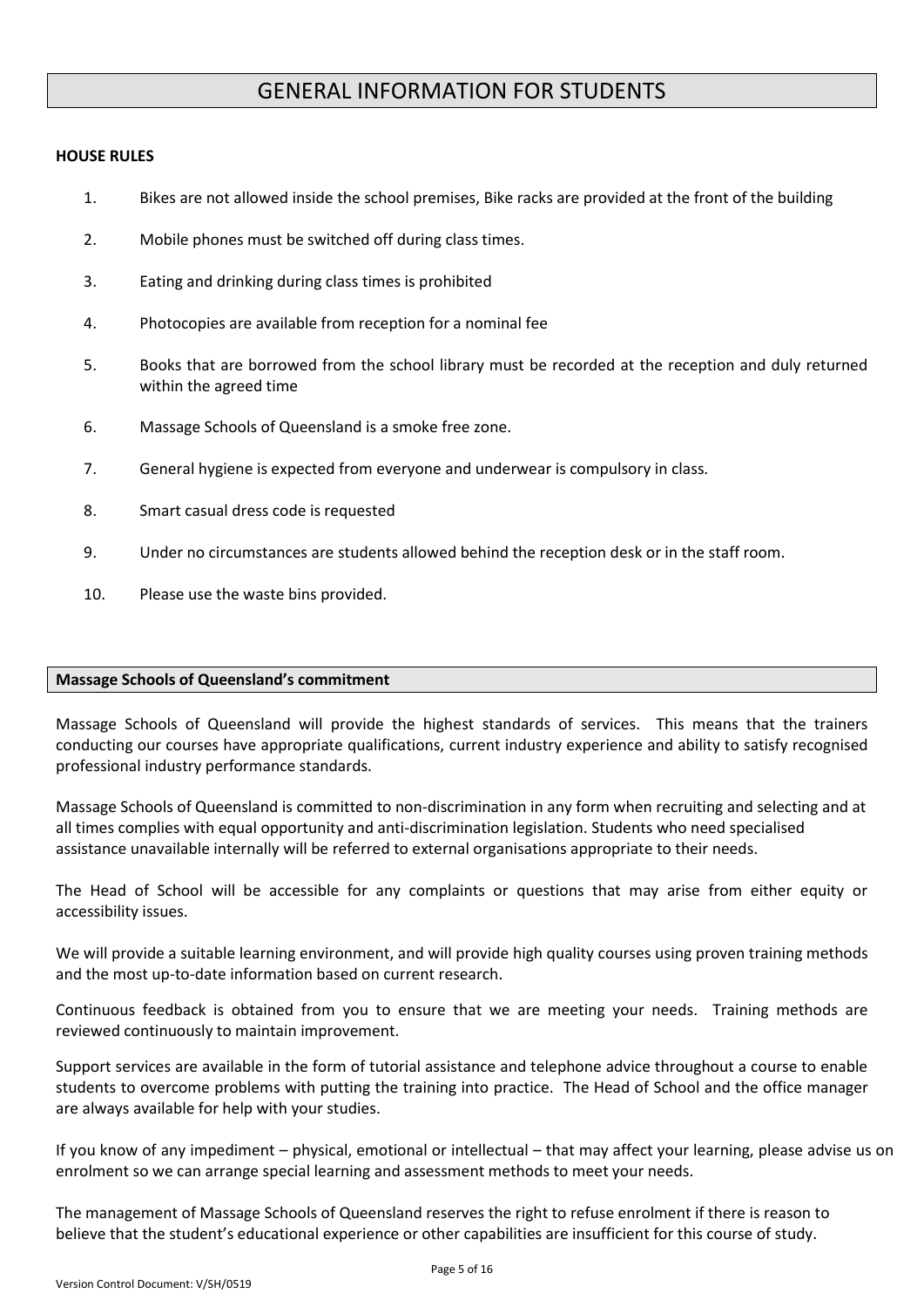Massage Schools of Queensland abides by the principles of the Privacy Act, however the organisation may be required to provide student contact details to State or Federal authorised personnel for the purpose of audit or upholding the law.

#### <span id="page-5-0"></span>**Fees and refunds**

#### *Fees*

Full course fees are included in the Information Kit. A deposit is required to secure a place on the course and fees may be paid by payment plan with weekly or monthly payments.

On signing your schedule of payments you are entering into a binding and legal commitment with Massage Schools of Queensland. Failing to ensure your account is current and up to date will result in additional interest charges at a rate of 3% of the outstanding payment amount, and ultimately exclusion from classes until your account is in good standing.

All fees must be paid prior to, or on the due date. Failure to do so can result in termination of enrolment. Certificates, Diploma's and Statement of Attainments will not be issued until all fees are up to date. Students with outstanding fees will not be permitted to graduate until all fees are paid in full.

#### *Additional fees:*

Enrolment Fee: \$200 (non refundable) Printing – B&W: \$0.10/page, Colour: \$0.75/page Re- printing of Workbooks - \$10/book Refills for massage oil - \$5 Re issue of a certificate - \$25 Late submission of workbook/assignments - \$50

#### *Refunds*

Applicants must advise Massage Schools of Queensland in writing of their intention to withdraw from a course.

For written cancellation received three (3) or more weeks prior to commencement of a course, a full refund of fees less \$200 enrolment fee will be made.

For cancellation received less than three (3) weeks prior to commencement of a course, fees are non-refundable. For cancellation received after commencement of a course, fees are non-refundable.

For cancellation due to medical/emergency reasons only, students must attend an interview with the Head of School. Any fees or unused portion thereof may be held in credit for students' use within a 12-month period, and an administration fee will apply.

If a course is cancelled for any reason by Massage Schools of Queensland and alternative course times do not suit the applicant, a full refund of unused fees will be given.

MSQ guarantees that once a course has commenced it will be completed unless extreme circumstances occur (such as the destruction of the building, death of directors etc).

Once MSQ receives the deposit, MSQ provides the access to LEARNERS GUIDES. The deposit cannot be refunded after that.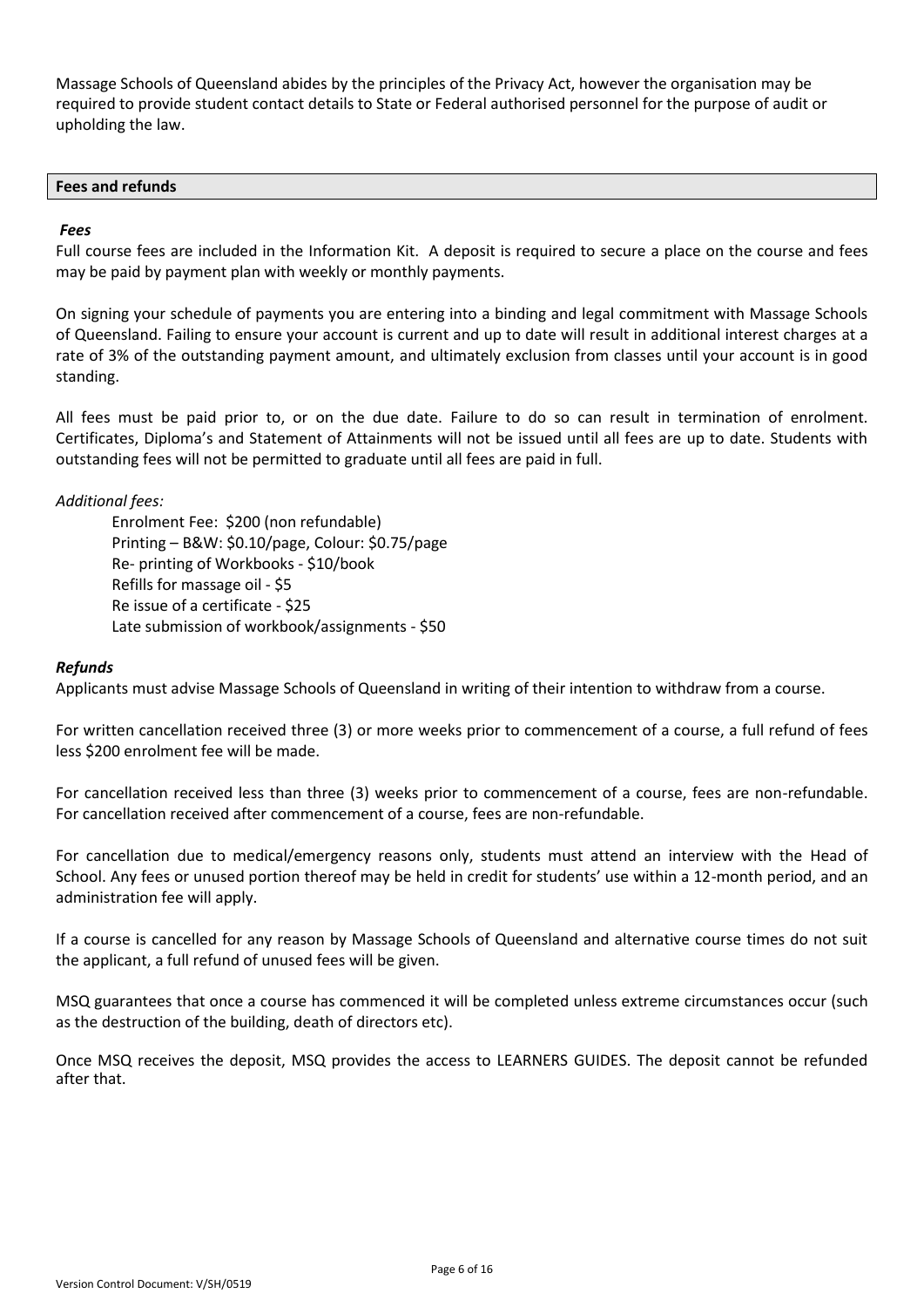#### <span id="page-6-0"></span>**Complaints and appeals**

Complaints are welcomed as a means of ensuring that we overcome problems encountered by students, and provide an opportunity to improve the operation and delivery of our training programs.

Where a student has a grievance they should contact the relevant person in the first instance to try to resolve the problem. If the student then wishes to make a formal complaint they must fill out a Complaint Report Form (available at reception), submit a written statement outlining the complaint and return to reception for forwarding to the Head of School. All steps of the grievance procedures will be recorded.

The complaint resolution process will commence within 10 working days and all reasonable measures will be taken to finalise the process as soon as practical. The Head of School will investigate the complaint and interview any persons associated with the grievance to gain a full understanding of the issues in order to make a considered decision. Both the complainant and the respondent may be accompanied by a third party if so desired at these interviews.

The Head of School will provide a written decision to the complainant within 10 working days outlining the reasons for the decision and the complainant's right to appeal the decision. Massage Schools of Queensland will act upon any complaint found to be substantiated by the Head of School.

In the event of a complaint against the organisation, staff or fellow student involving a breach of civil law, the participant should contact the Head of School immediately. Students can also contact the Department of Education and Training on 1300 369 935 or the National Training Hotline on 13 38 73.

#### *The complaints and appeals process does not remove the right of the student to take action under Australia's consumer protection laws.*

#### **Academic Appeals Procedure**

Students can appeal against a result for any subject or course within 14 days of the issue of results. Results will be reviewed and written notification given of the outcome within 7 days of appeal being lodged, including the reasons for the decision.

An independent person or panel will be appointed to hear each appeal. Each appellant will have the opportunity to formally present his or her case.

Students should be aware that our registration as a training provider is dependent on providing quality training services, having appropriate resources and maintaining assessment procedures which meet the high standards established by the Australian Quality Training Framework.

#### <span id="page-6-1"></span>**Recognition of prior learning**

#### *Skills Recognition / Mutual Recognition/ Credit transfer*

Massage Schools of Queensland supports the national policy of mutual recognition of qualifications and Statements of Attainment issued by other Registered Training Organisations (RTO), regardless of the location, provided that the RTO is registered to offer that qualification and all criteria covered is in line with ours as content can vary.

An application can be made if you believe that you have already attained the necessary skills and competencies elsewhere (work or other study etc.). You will be required to provide documentation to support your application.

An RPL pack is available from reception on request.

#### Note: *A challenge test and/or submission of relevant assignment/s may be required if deemed necessary by the Head of School.*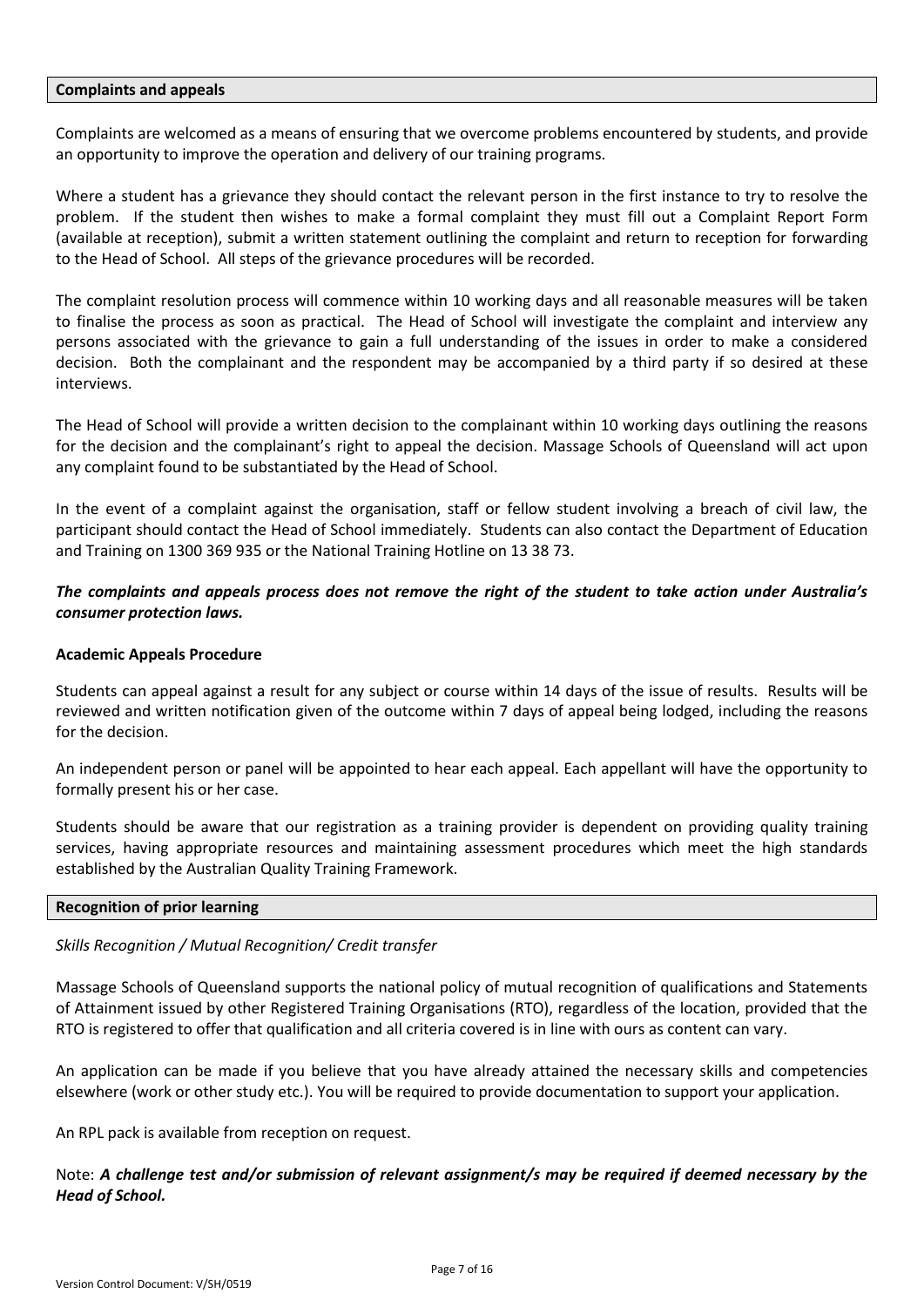#### <span id="page-7-0"></span>**Assessment policy**

Assessment is competency based and in accordance with the National Assessment Principle incorporating the standards of the Australian Quality Training Framework. Assessment is designed to determine whether the student can demonstrate the target competencies at each stage of training. Students who are unable to demonstrate competency at a given time or who successfully appeal assessment results will be re-trained before being reassessed at a later date.

#### *How will l be assessed?*

All assessment is set out in the overview to each competency or competencies which are provided to you at the commencement of each lecture or class. Once this assessment has been successfully completed, you will receive a result which will count towards your qualification.

#### Assessment methods include:

**Practical Demonstration / Observation** – the completion of a specified task or set of procedures, normally performed under close supervision, using a detailed checklist.

**Oral questioning** – a response is provided to a series of questions presented in order to demonstrate understanding of principles or reasoning behind the action taken.

**Theory Assessments** – a written response item consisting of a question/s with answers of a single word, a few words, a sentence, or paragraph.

**Assignments** - **a** research project to gain deeper understanding of a subject.

#### *When will I be assessed?*

- Assessments will occur at the end of each subject.
- At the completion of Certificate IV a final practical and oral assessment will be conducted to judge overall competency.
- During the Diploma studies, students will be assessed at several stages to assess competency levels, including a final assessment prior to awarding a qualification.

*NOTE:* Final assessment will not be undertaken if re-sits or fees are outstanding.

#### *Results*

Assessments will be marked "competent" or "not yet competent**."** Units of competency results will be recorded for you. At the completion of your course or individual units, your Transcripts / Qualification will be issued. If you do not complete your course you will be eligible for a transcript of results for any units of competency achieved.

#### *Issuing qualifications*

Statements of Attainment or Qualifications will be issued after successful completion of the Unit of study / Certificate or Diploma course. Certificates are issued in accordance with the Australian Qualifications Framework and will be awarded at the Graduation Ceremony at the end of the semester.

#### *Special Consideration*

Massage Schools of Queensland is fully focused on the students gaining competency. If a student considers that their performance in an assessment may be affected by any special circumstance, or they feel that they were disadvantaged when the assessment was conducted then they may request special consideration. These may include but not be limited to: accident, bereavement, compassionate circumstances illness, disability personal injury, and language or literacy difficulties. The student will be granted one or more of the following options: have an extension of time, provided with another assessment, and is given an oral rather than a written assessment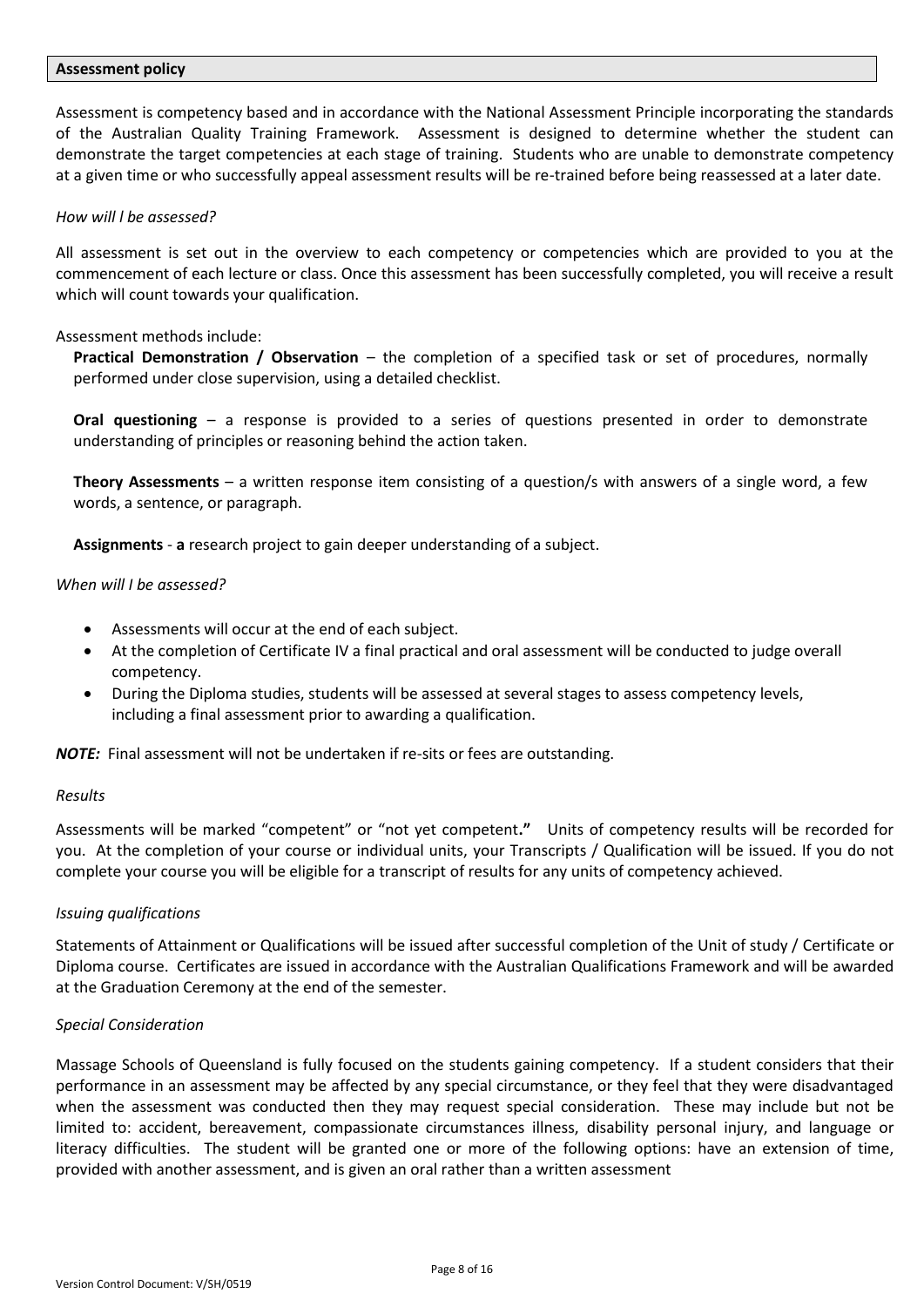#### <span id="page-8-0"></span>**Privacy and access to records**

Students records are kept in a secure location access to files are restricted to Management and Administration. Students can request to view their files at any time in the company of one of the above members of staff.

### SCHOOL POLICIES

<span id="page-8-1"></span>Massage Schools of Queensland would like to remind all students of several important school policies.

#### <span id="page-8-2"></span>**Theory and practical assessments & course attendance**

Students are required to attend all assessments, if you cannot attend an assessment, you must immediately:

- Notify the Course Coordinator by phone at least 24 hours prior to the assessment due date, and then support your reason by evidence in writing e.g. if ill, provide a medical certificate, if special circumstance, provide a letter detailing the circumstances.
- Arrange a time (within two weeks) with the Course Coordinator to sit your theory assessment.
- Arrange a time (within two weeks) with either the Course Coordinator and/or the trainer/assessor to sit your practical assessment. This will incur a \$50 fee for the trainer's time.
- Students who fail to complete an assessment after 1 calendar month will be deemed "not competent" and will be required to re-enrol in the course of study and pay the full course tuition fee.
- Students are required to attend all scheduled lectures as per their course timetable. Absences of 2 or more days must be supported by a Medical Certificate.
- Students, who are absent for 3 or more lectures or fail to maintain suitable academic performance, from any single unit of study and can not show good cause, will be deemed "not competent", and will be required to reenrol and pay in full for that unit.
- Late submission of assignments/workbooks will incur a \$50 marking fee.
- Students with outstanding unit requirements will be given 1 month from graduation to undertake the outstanding assessment/s or apply for a deferral of their enrolment. Failure to do so will result in the enrolment being finalised, a Statement of Attainment issued and the student will need to re-enrol and pay for any outstanding units again to complete.

#### <span id="page-8-3"></span>**Early exit prior completion**

If the student exits the course at any time prior to the qualification completion, they will not receive a formal testamur. A statement will be created for partial completion.

#### <span id="page-8-4"></span>**Student clinic**

#### **Dress Code & Presentation**

Students are required to wear the MSQ polo shirt when attending the student clinic. Work health safety regulations stipulate that students **must wear covered shoes**. Student's personal hygiene and appearance must be to an acceptable professional level.

#### **Client Confidentiality**

Student Clinic client files and the information contained within are confidential and contain legally privileged information; students are required to maintain that confidentiality. Patient record cards remain the property of Massage Schools of Queensland and must not be removed from the Student Clinic.

Students are required to accurately record patients' histories and treatments. Patient cards are medical and legal documents which may be sought as evidence in legal proceedings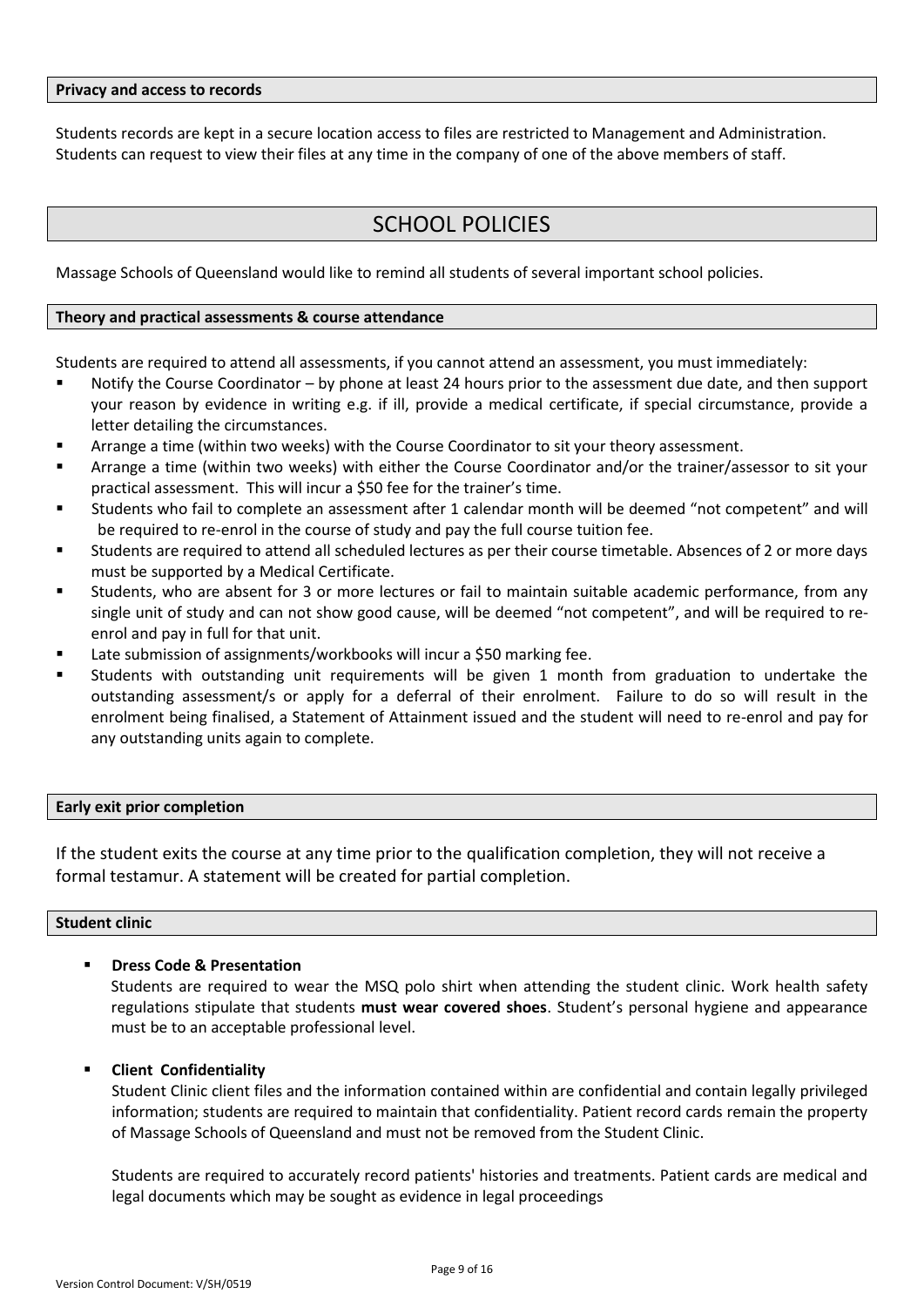#### **Confirmation of Clinic Hours**

It is the student's responsibility to confirm their clinic bookings with administration during office hours. If a student is unable to make an appointment they must notify administration as soon as possible, and **must** find another student to cover the clinic hours.

#### **EXECOMPLE COMPLETED COMPLEM**

Students are required to complete all nominated clinic hours prior to the completion date of their course. Students may apply for an extension only where extenuating circumstances can be proven.

#### **General Duties**

Students must allow ample time both prior to and after their clinic hours to perform general house keeping and administrative duties.

#### <span id="page-9-0"></span>**Work place health & safety**

All work place health and safety policy and procedures must be adhered to in the clinic. Immediately notify MSQ staff of any situation you may feel is unsafe or that may be a hazard.

#### <span id="page-9-1"></span>**Filming in class and social media**

Massage Schools of Queensland acknowledges that some students like to use their mobile phones to record trainers demonstrating various routines and techniques. Students must ensure however that before they commence filming they get permission from the trainer and also from the person on whom the routine/techniques are being demonstrated. Under no circumstances are these recordings to be placed on any form of social media or distributed to a 3<sup>rd</sup> party.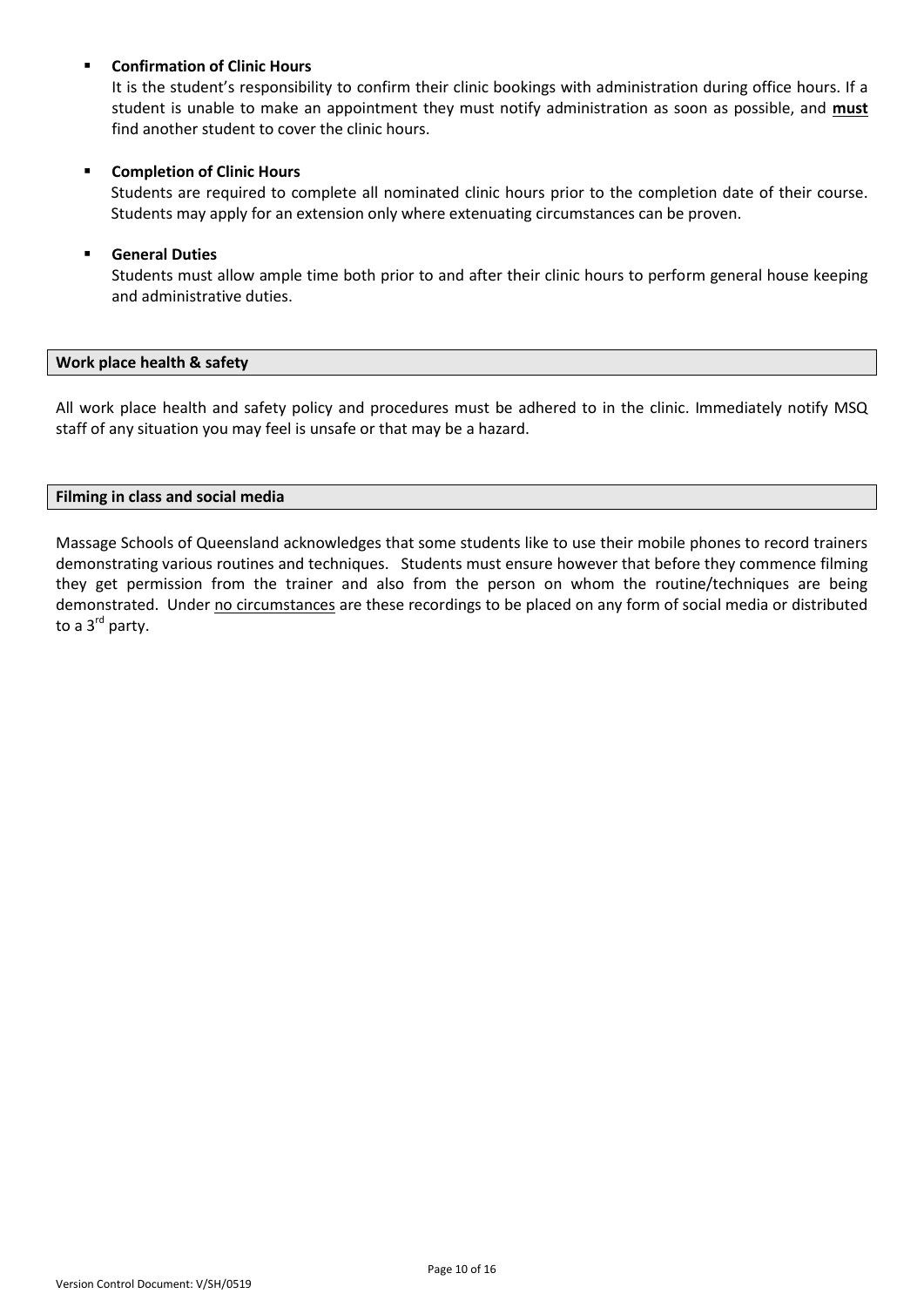### <span id="page-10-1"></span><span id="page-10-0"></span>NATIONAL COUNCIL OF MASSAGE AND ALLIED HEALTH PRACTITIONERS CODE OF ETHICS

As an Accredited Massage and Allied Health Practitioner, I shall at all time:

- $\triangleright$  Respect the rights and dignity of the client
- $\triangleright$  Maintain the highest standard of professional competence
- $\triangleright$  Represent my practice in a truthful and honest manner
- $\triangleright$  Ensure information about the treatment to be offered is given and understood. That consultation, assessment and treatment is only carried out with the informed consent of the client
- $\triangleright$  Provide reasonable access to information in client's personal records
- $\triangleright$  Develop and maintain my professional knowledge and skills
- $\triangleright$  Recognise the extent and limitations of my professional expertise
- $\triangleright$  Ensure client confidentiality and privacy
- $\triangleright$  Take care to ensure a high standard of hygiene, material supplied and safely of equipment
- $\triangleright$  Be bound by this code of ethics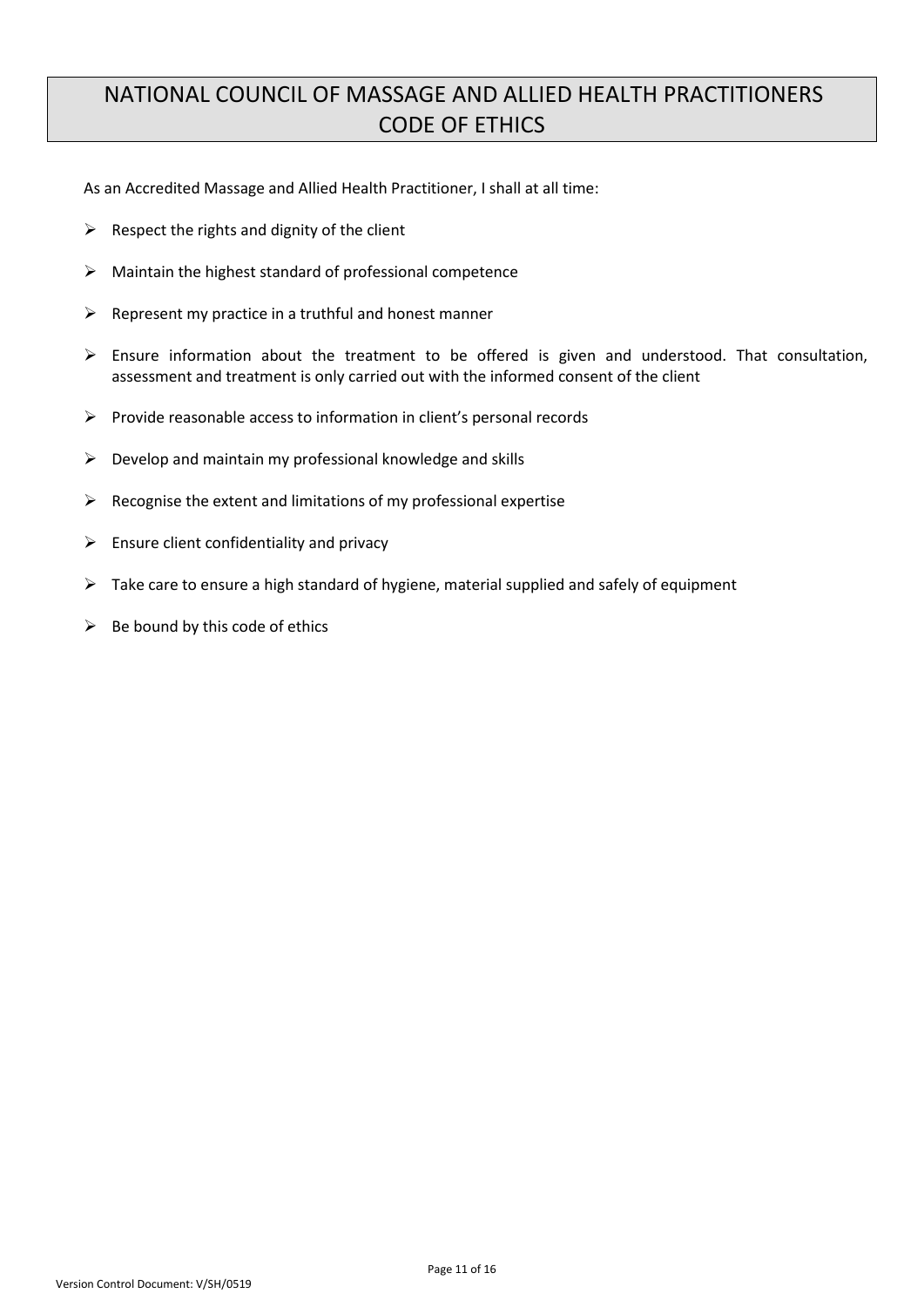## **EMERGENCY EXIT PLAN**

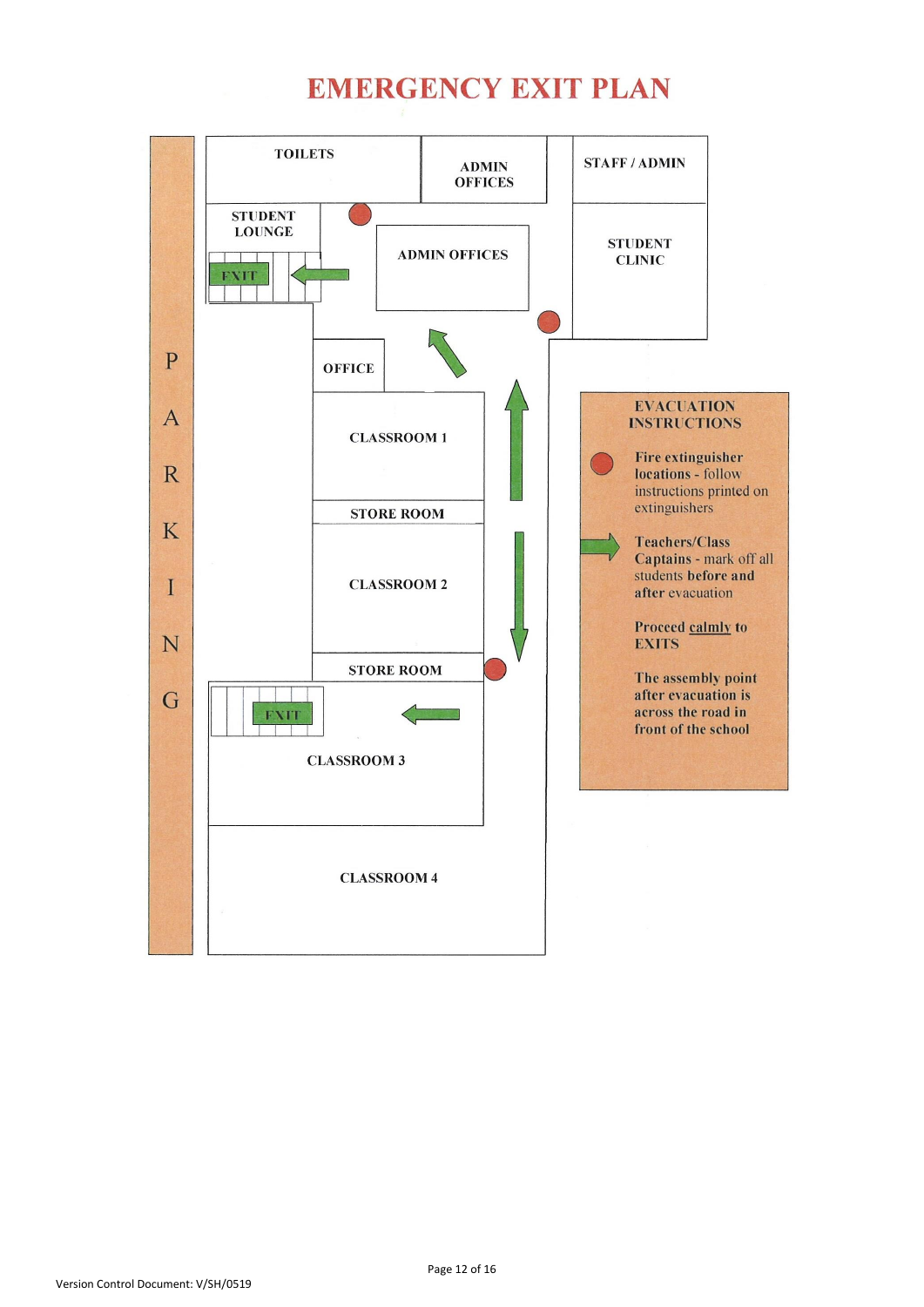### STUDENT COMPANION FOR ASSIGNMENTS

<span id="page-12-0"></span>Some subjects (frameworks) studied at MSQ may require you to submit an assignment or presentation. This is a reflection that all professional occupations involve writing to some extent. The MSQ Student Companion for Assignments is a guide to help you with the techniques, methods and principals involved in producing good written material.

#### <span id="page-12-1"></span>**Handing in your assignment – msq policy**

- Assignments are to be handed in by the due date as assigned by your class lecturer.
- All assignments are to be handed to reception and the Assignment Records Form signed to record receipt.

#### <span id="page-12-2"></span>**Understanding the task**

- What are the key words and ideas of the task?
- If it's an essay question, consider words e.g. *evaluate, implement, analyse*?
- Do you understand the question fully?
- If you are starting with just a topic no specific question, write down the key questions that are important for this topic.
- If you are requested to choose a topic decide on your topic and line of reasoning refer choosing a topic section.
- Does the research assignment require theoretic research (e.g. research from books, journals, etc.), practical research (e.g. application of massage techniques, recording of case histories) or a combination of both?
- N.B. Please approach your lecturer or course coordinator for further clarification of the task, if needed. **There are many resources – websites, books, etc. on the subject of writing assignments and bibliographies if you wish to learn more.**

#### <span id="page-12-3"></span>**Choosing a topic**

- What do you really want to find out?
- Do you have some passion or desire to investigate this topic?
- What do you already know about this topic?
- Write down the key questions that are important for this topic?
- How much time can you allocate to theory research?
- How much time can you allocate to practical research and application?
- What are you going to write?

#### <span id="page-12-4"></span>**Locating your resources**

- Where can you find the information you need?
	- Think about sources of information …
	- Books
	- Journals, magazines, periodicals
	- **Pamphlets**
	- Internet
	- Research papers
	- Video
	- Multimedia
	- People qualified practitioners, colleagues, etc.
	- Workplace massage, chiropractic, physiotherapy clinics, etc.
	- MSQ Student Clinic
	- Professional Associations e.g. Australian Association of Massage Therapists, etc.
- Visit the MSQ library or other libraries
- Search the Internet using search engines.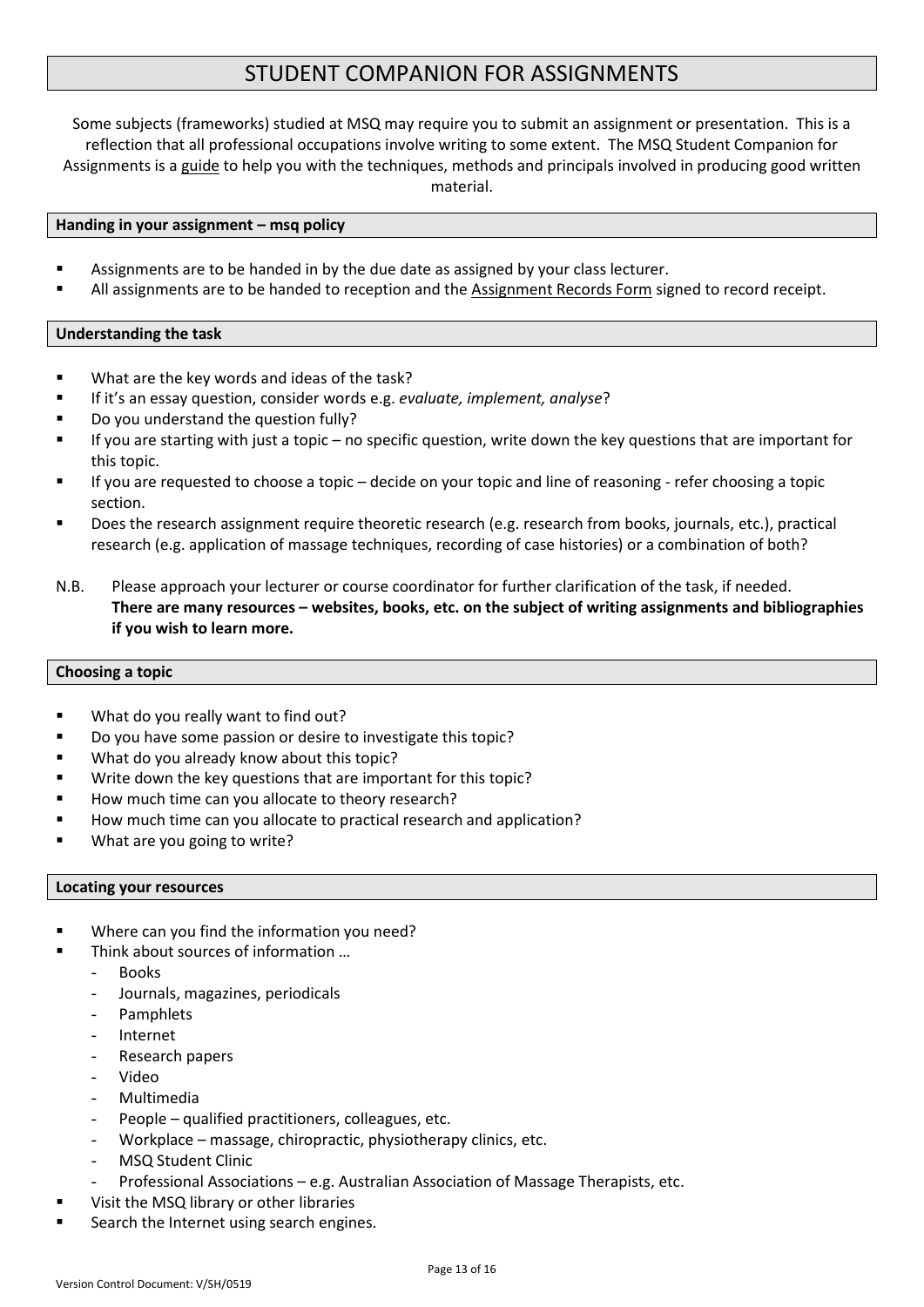Using internet - try The National Library of Medicine [www.ncbi.nlm.nih.gov](http://www.ncbi.nlm.nih.gov/)

#### <span id="page-13-0"></span>**Reading, note taking and recording your information**

- Skim to find relevant information.
	- Library catalogues
	- Index
	- Content pages
	- Chapter headings
	- **Paragraphs**
	- Glossary
- Consider the relevance of the material to your topic…
	- How relevant is this information?
	- Is it good information?
	- Can you understand it?
- Evaluate the credibility and currency of the publication.
- How credible is the information? Check for bias
	- What is the best note-taking technique for you?
		- Brainstorm ideal when starting out
		- Take written notes from your selected information
		- Dictate notes from your selected information to a tape recorder
		- Save computer notes in a resource file
		- Remember, you can use a combination of all of the above
- Record the source of information for your bibliography make certain that you note…
	- The Title
	- The Author
	- Publishing Details
	- Page Numbers
- Assess the content of your notes analyse and evaluate your notes  $\rightarrow$  record your responses and ideas.
- If taping conversations, seminars, or workshops seek permission from subject, presenter, lecturer, etc.

#### <span id="page-13-1"></span>**Practical research**

- Seek permission from your clients, friends and family to use as subject/s in research project
- Seek permission from your employer if conducting research within work environment
- Use a variety of methods to collect and evaluate data
	- Case history taking use standardised questionnaires so accurate comparisons between patients can be made
	- Can use student clinic patient record forms or customise to suit your assignment topic
	- Different massage techniques
	- Different client physical assessment tools
- May separate research subjects into groups, for example…
	- $-$  Group 1 = Treatment A
	- Group 2 = Treatment B
	- Group 3 = Treatment C
	- Critic, evaluate, compare and contrast results/outcomes from different treatments
- Consider ethical issues
	- Do not use treatment on research subject if contraindicated record drop out from project and note reasons
	- Do not refuse appropriate treatment to patient if in placebo (non-treatment) group if treatment is needed for health and wellbeing – record drop out from project and note reasons
	- If cannot continue treatment on research subject record drop out from project and note reasons
	- First do no harm do not cause harm to research subjects
	- Referrals if research subject has injury, illness or health problem beyond your skills and qualifications refer to appropriate health professional – record details of other treatments in patient case history file
- Always apply appropriate clinical procedures to consultations as you would with your general clients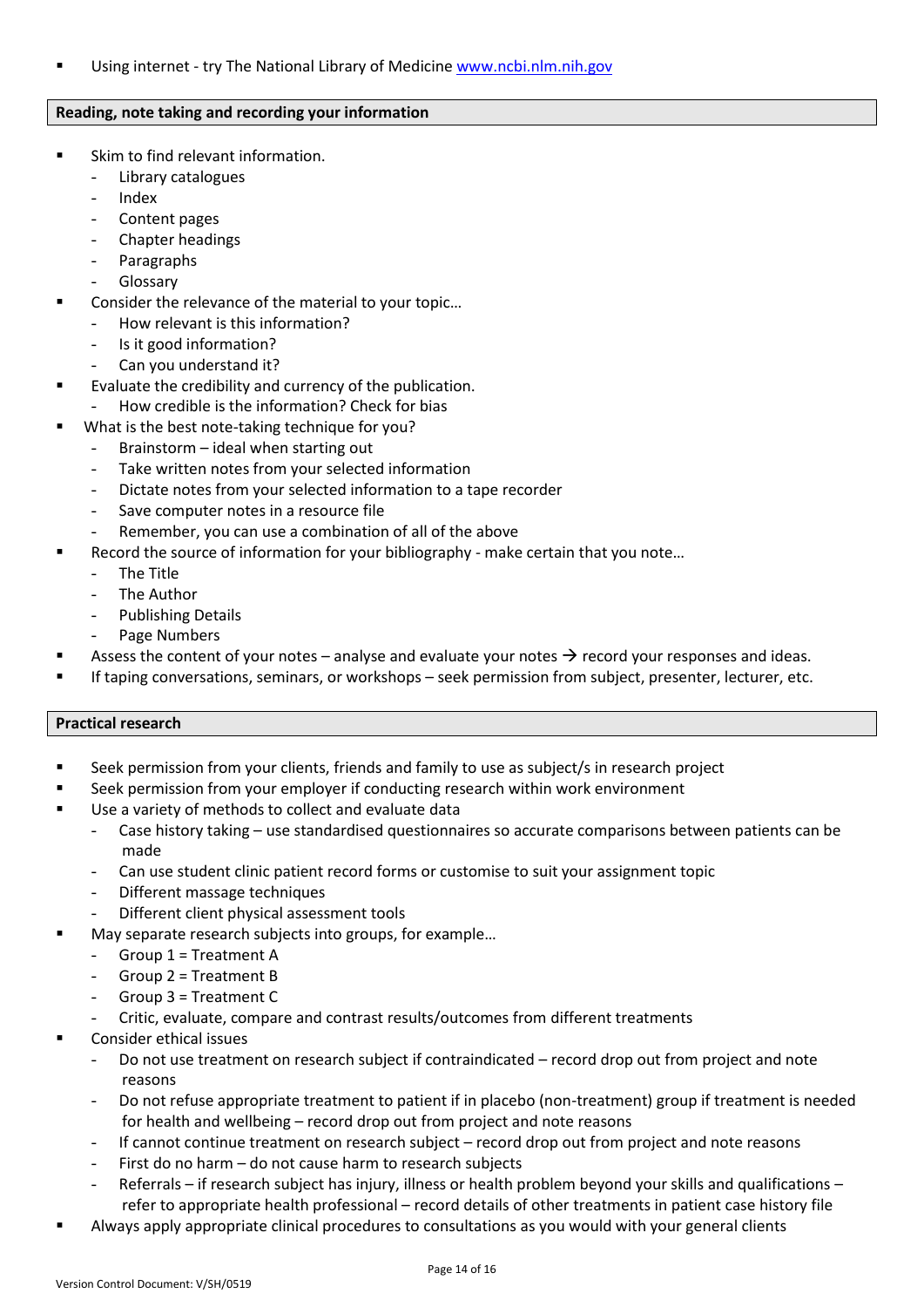N.B. Please approach your lecturer or course coordinator for assistance if you want further help understanding practical research.

#### <span id="page-14-0"></span>**Using your information wisely**

- Once you have collected your information, take some time and think about your information?
- Review …
	- Do you have enough information?
	- Is the information you have recorded appropriate?
	- Evaluate and compare information from different sources?
- If applicable, combine information from different sources and build your case.
	- **Theory**
	- **Practical**
- Make your argument to support your topic reasoning, deductions and conclusions.

#### <span id="page-14-1"></span>**Writing your assignment**

- Make a list of the main ideas and write them out in priority order how important are they to you?
- How can you best present your information?
- What order do you wish to present the information?
- Organise your information into logical order connect your ideas.
- Prepare an outline/structure for your assignment …
	- **Introduction**
	- **Body**
	- **Conclusion**
	- Do you have enough information to cover each point?
- Prepare a draft
- Choose the neatest form of presentation available to you
	- Check the layout
	- **Headings**
	- Paragraphs
	- Font size
	- Bold
	- Underlining
	- Page numbers

#### <span id="page-14-2"></span>**Bibliography - compiling your references**

- You will need to acknowledge your sources in a list of references or bibliography at the end of the assignment.
- Some details required in order:
	- Books = Author surname(s), Initials of given name, year of publication, Title, edition, publisher & place of publication.

- Journals = Author surname(s), Initials, year of publication, 'Title of article' (in single inverted commas, *Title of Journal* (in italics), volume number, issue number, page numbers (if applicable)

- Multimedia = Same as for a book but include the format i.e. DVD, videorecording, computer file
- Electronic source i.e. websites & web documents = Author surname(s), Initials, date of publication, *Title of document or page* (in italics). Available at : protocol and address or specific path (date accessed)
- "Quotations need to be reported accurately" (in double inverted commas) you must acknowledge the source of all quotations.

#### <span id="page-14-3"></span>**Review**

- Proof read your assignment
- Check spelling, quotations, grammar, etc.